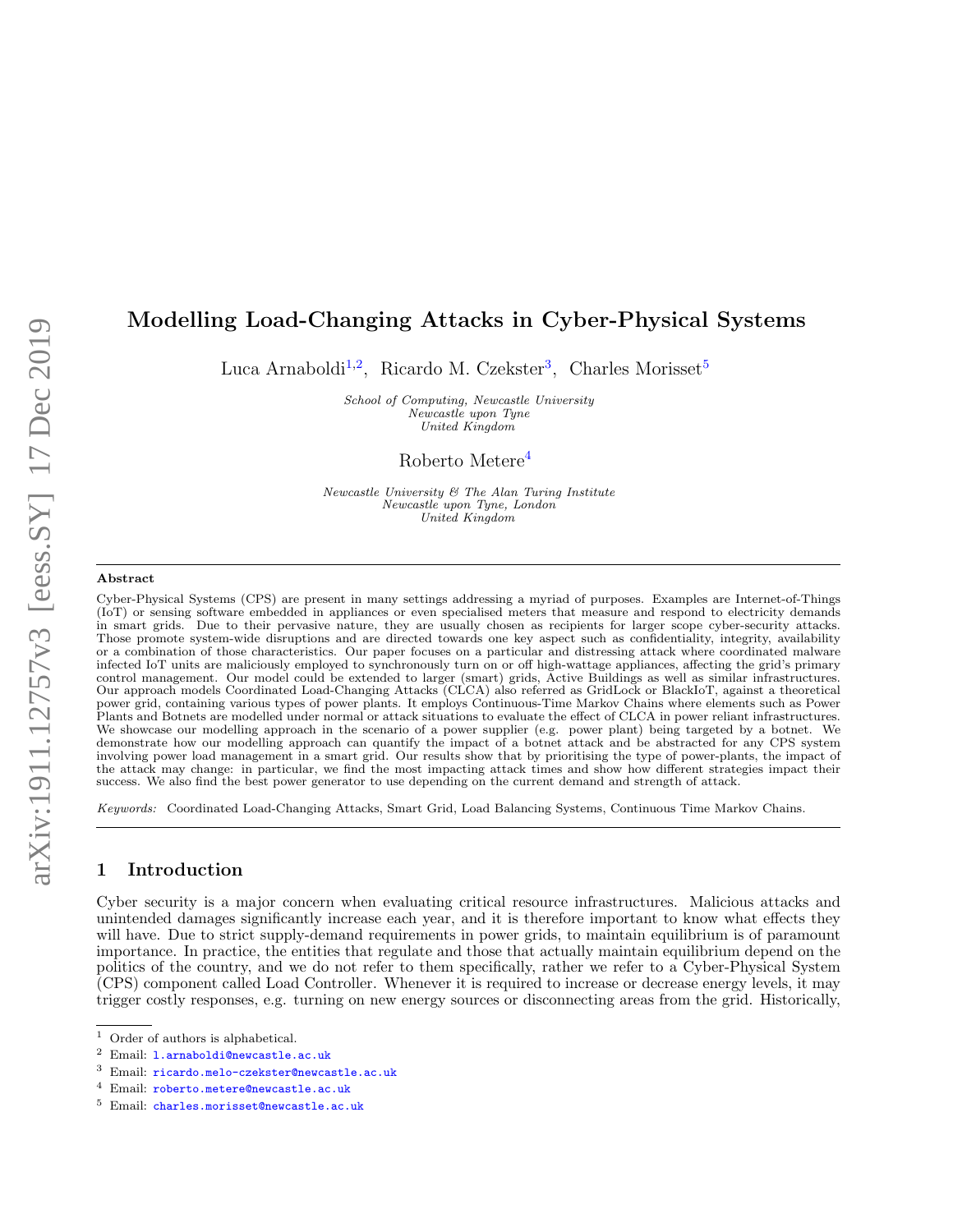power generation and demand have been very separated; however, this scenario is changing, and consequently their related security risks and possible attacks are changing too, so the current mitigation strategies may not be applicable any more. The current role of a load controller is balancing energy supply accordingly to demand while maintaining the frequency of the current at around 50 MHz in Europe (or 60 MHz for other countries such as USA, Brazil and Japan).

Organised attacks aimed at power infrastructures are called Coordinated Load-Changing Attacks (CLCA), where synchronous connections or disconnections of high-wattage units such as water heaters or air conditioning units are used to cause disruptions in energy provision. CLCA are here considered as black boxes, i.e. they do not require extensive knowledge as to the particularities of grid operations in order to be employed. If sudden spikes or drops such as synchronised turning on or off of several devices takes place, they cause the equipment to short and break, causing damages and reducing the availability of power supply. The load controller can easily cope with common occurrences in terms of imbalances, adjusting energy flows accordingly; however, sudden usage spikes may unadvisedly cause the grid to collapse. Malicious users could profit from those situations as they could infect a considerable number of high-wattage devices to coordinate actions that impairs energy distribution [\[10,](#page-14-0)[11\]](#page-14-1).

In the context of this paper, we are interested in two types of systems: on the one hand, we consider CPS [\[17](#page-14-2)[,27\]](#page-14-3), i.e. systems with limited resources (low power, energy, processing or other capacity related issue) employed in a variety of equipment ranging from sensors to smart grid components. On the other hand, we are taking into consideration large scale infrastructures such as the Smart Grid, Active Buildings, different types of power plant (that can be solar or nuclear, for example) and other power reliant schemes. We are specifically focusing on modelling their interaction, i.e. how power supply mechanisms react due to CPS usage, as well as the influence one has on the another. Through this model we can observe the daily usage of energy in the smart grid, and calculate its ability to cope with duress. Our modelled attacker (or adversary) attempts to exploit the CPS mechanisms to decrease availability and cause damages; our model captures the probability of success and the tolerance of a theoretical smart grid made of various different types of power plants.

In this application context, it is worth defining a CPS and its roles. It consists of components with two parts, i.e. a computing part integrated with a physical counterpart, both connecting and communicating with other CPS to achieve common objectives. For example, a CPS could be an embedded system attached to a heartbeat sensor component to collect meaningful health data from patients inside a care unit, or could be smart meters exchanging data on power system energy transmission and distribution. These infrastructures usually encompass a sizeable number of entities in hyper-connected environments, deployed to help users improve productivity, bottleneck assessments and much more. The presence of general purpose CPS in residential, commercial and industrial settings is ubiquitous as many vendors offer solutions that vary from smart home sensing devices to closed circuit televisions.

The simplistic nature of CPS implementations makes them prone to software contamination: for instance, installing malware in high-wattage devices, e.g. air conditioning units or water heaters. Due to this, they are natural recipients for coordinated attacks aimed to disrupt grid infrastructures as a synchronised event may cause over demand or influence voltage and frequency to inadmissible levels. This is particularly unsettling for many reasons as it may impact overall energy costs for customers or, in extreme cases, lead to preventable casualties in healthcare settings. The aim of this work is to evaluate different power plant configurations in terms of operational characteristics such as cooling down and maintenance time as well as type (e.g. nuclear power or solar panels), aiding managers to make better decisions when designing power systems, and potentially mitigating the impact of these attacks by choosing better load controller configurations. Our model will also show the trade-offs of mixing different power plant types to withstand CLCA attacks, reducing the hazardous effects they have on the infrastructure.

The paper is organised as follows: Section [2](#page-1-0) will address cyber security concerns and related work. On Section [3](#page-4-0) we will discuss our modelling, with our problem formalisation and a simple model. We explain our cyber security model applied to CPS on Section [4.](#page-9-0) Section [5](#page-10-0) will describe our results and findings and in Section [6](#page-12-0) we will discuss final considerations, model extensions and future work.

### <span id="page-1-0"></span>2 Security concerns and related work

A CPS often entails limited resource machinery, equipped with wireless or wired communication capabilities. They serve distinct purposes and could be deployed in different settings to address a multitude of objectives. In this work we are interested only in *availability* of CPS and the consequences it imposes to overall users (or customers) when used as recipient for active attacks. In performance evaluation research, availability is a crucial measure used to infer quality levels of systems as well as capacity planning. Attacks directed at availability aim to exhaust resource capabilities until depletion causing delays while processing messages. CPS often operate unsupervised in a state known as Machine to Machine interaction (M2M). Scenarios involving direct M2M, without human supervision, can have several security implications; it becomes a lot easier for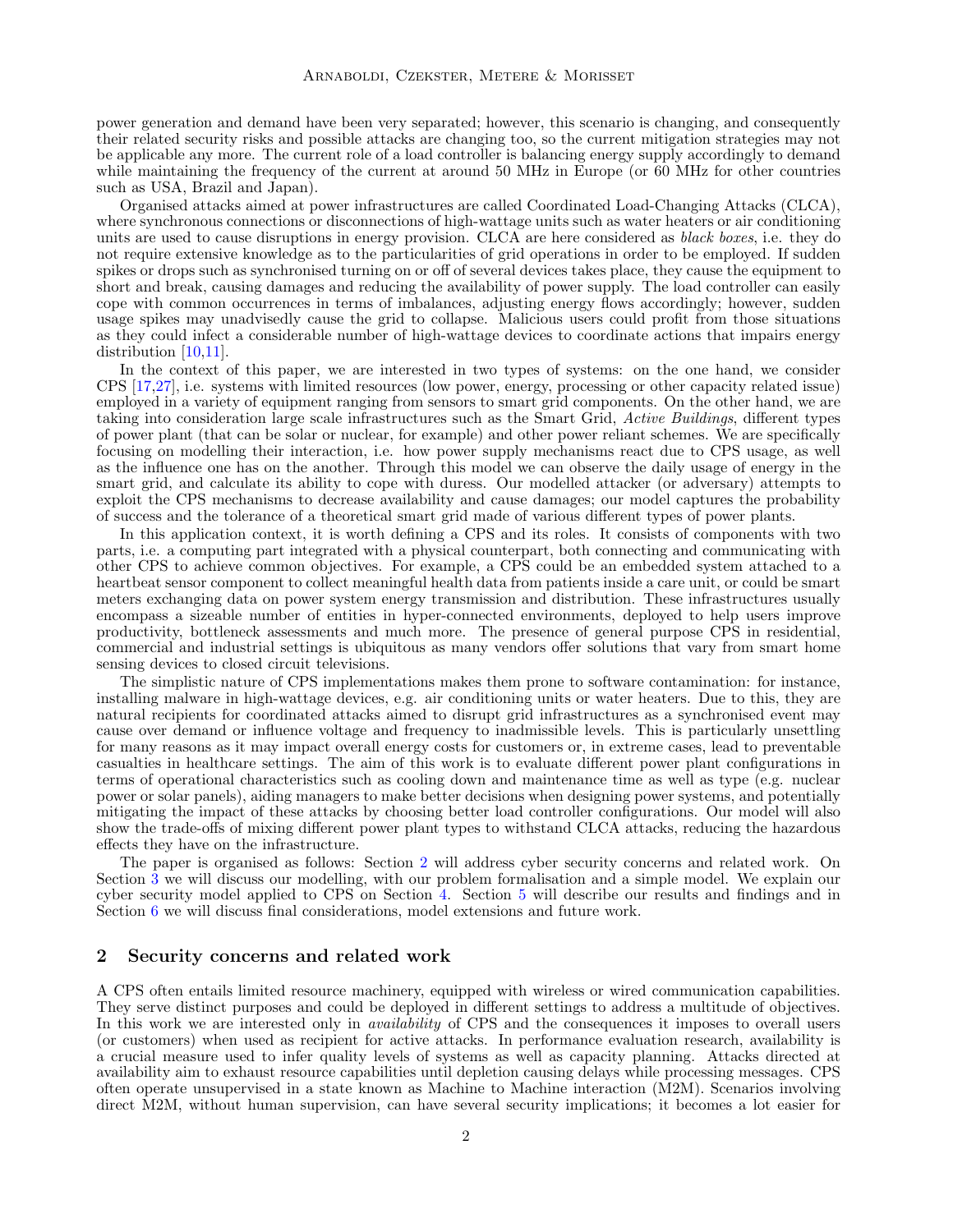an attacker to gain undetected access to devices, attacks on these systems take longer to be detected and the possibility of a device misbehaving (due to attacker control or other) becomes much more common.

The vast popularity of these kinds of systems has triggered unprecedented (and inexpensive) access to Botnets. Simply put, a Botnet is a network of infected devices that can be remotely and synchronously controlled by an attacker. With the raise of popularity of the IoT, it has become almost trivial to gain access to large amount of devices. This is an outcome of lack of security measures applied to IoT devices, as well as the ease of access to tools such BlackEnergy<sup>[6](#page-2-0)</sup>. This tool in particular was able to create a Botnet that took down large amounts of the Ukraine power grid in 2015<sup>[7](#page-2-1)</sup>. Denial-of-service (DoS) is a common choice of attack after gaining access to a botnet. These attacks are directed towards availability and aim to interrupt service to critical systems. Traditionally, DoS attempts are network-based and are used to saturate communication channels with spurious traffic to overwhelm active nodes until they stop servicing or begin acting abnormally. These kinds of attacks flood targets with fake requests that may cause extreme delays, reducing service levels on recipients. One key aspect of such service disruptions is to differentiate active and aggressive attacks from actual requests (even for an elevated number of messages), responding equitably to incoming messages.

DoS can be caused by various techniques, such as Ping Flood, Smurf Attack, SYN Attack, Buffer Overflow, and other attack techniques. However, more recently, attackers began exploiting other system specific aspects, the kinds of attacks do not merely attempt to flood a system but rather exploit a specific vulnerability to cause damage which is harder to trace. An example of exploiting a specific vulnerability was the attack against the Ukrainian power load controller that caused a nationwide blackout. However, it was not an isolated incident: as recently as this year, a similar cyber attack was suspected to have been launched against the Russian power grid<sup>[8](#page-2-2)</sup>. The common goal of these attacks is to create an imbalance in the frequency appreciated by power generators' security mechanisms due to a sudden surge. Those sort of attacks have been called load changing Distributed DoS or Grid-Shock [\[10\]](#page-14-0), and they can cause damage to machinery, power cut-outs and (consequently) huge monetary loss (another name for this sort of attack is Flash Attacks [\[15\]](#page-14-4)).

In CPS, in order to replace the need for user intervention and regulate power more reasonably, load balancing algorithms are used instead. Load-balancing algorithms distribute resources based on expected energy usage to optimise the consumption, focusing on delivering energy more efficiently. However, if massive unexpected spikes are triggered as a consequence of a botnet, it can cause waste of resources and even a scarcity of power for essential functions and real users.

Load-Changing attacks are not only pertinent to power-grids, it is becoming more common for smart infrastructures, such as smart buildings and smart cities. The core idea is to have self regulating power supplies that adjust energy levels due to expected consumption and loads. What this means is that a targeted attack could be aimed at a specific company or location to turn off power and overpower the load management system. What is made evident by these examples [\[10,](#page-14-0)[31\]](#page-14-5), is that this threat is no longer a far-fetched scenario, but rather, a very real likelihood.

As a response to such challenges in power related research we have created a stochastic model that can be used by smart infrastructure managers to evaluate the threat on this system and devise countermeasures to tackle disruptions. Our proposed modelling approach observes the impact on security of different control mechanisms of a CPS grid under a botnet attack. In particular, we show the likelihood of the success under different setups: a detailed analysis is presented in Section [5.](#page-10-0)

#### 2.1 Related work

DoS attacks have long been one of the most common and dangerous threats in many computer networks. Their detection [\[9\]](#page-14-6) is therefore the first step required to perform an effective response. These attacks become even more dangerous as the IoT spreads across a vast amount of spectra and parts of life. The literature on security concerns highlights similar scenarios of DoS attacks against IoT systems and CPS [\[3,](#page-13-0)[18,](#page-14-7)[28,](#page-14-8)[8\]](#page-13-1) With the ever changing Internet landscape, attackers have started to focus on specific vulnerabilities of systems to optimise their attacks. Liang et al. [\[18\]](#page-14-7), showed a simple Distributed DoS attack on an IoT scenario, however, they have demonstrated that the result of an attack, if propagated to a CPS, could be massively impactful. In their work, Roman et al., 2013 [\[28\]](#page-14-8) mention key features of how the way these type of systems are setup can cause security concerns. The unique characteristics present in smart infrastructures may render it vulnerable to new avenues of attack such as battery drain and new types of DoS. These new challenges raise concerns for security professionals such as what security vulnerabilities their specific system could be subject to, and what impact

<span id="page-2-0"></span><sup>6</sup> T. Birdsong and G. Davis. Updated blackenergy trojan grows more powerful, McAfee Labs, Mar 2018, Available Online at: <https://securingtomorrow.mcafee.com/other-blogs/mcafee-labs/updated-blackenergy-trojan-grows-more-powerful/>

<span id="page-2-1"></span><sup>&</sup>lt;sup>7</sup> K. Zetter. *Inside the cunning, unprecedented hack of Ukraine's power grid.* Wired, Jun 2017, Available Online At: <https://www.wired.com/2016/03/inside-cunning-unprecedented-hack-ukraines-power-grid/>

<span id="page-2-2"></span><sup>8</sup> BBC News. US and Russia clash over power grid 'hack attacks'. BBC News, Jun 2019, Available Online At: <https://www.bbc.co.uk/news/technology-48675203>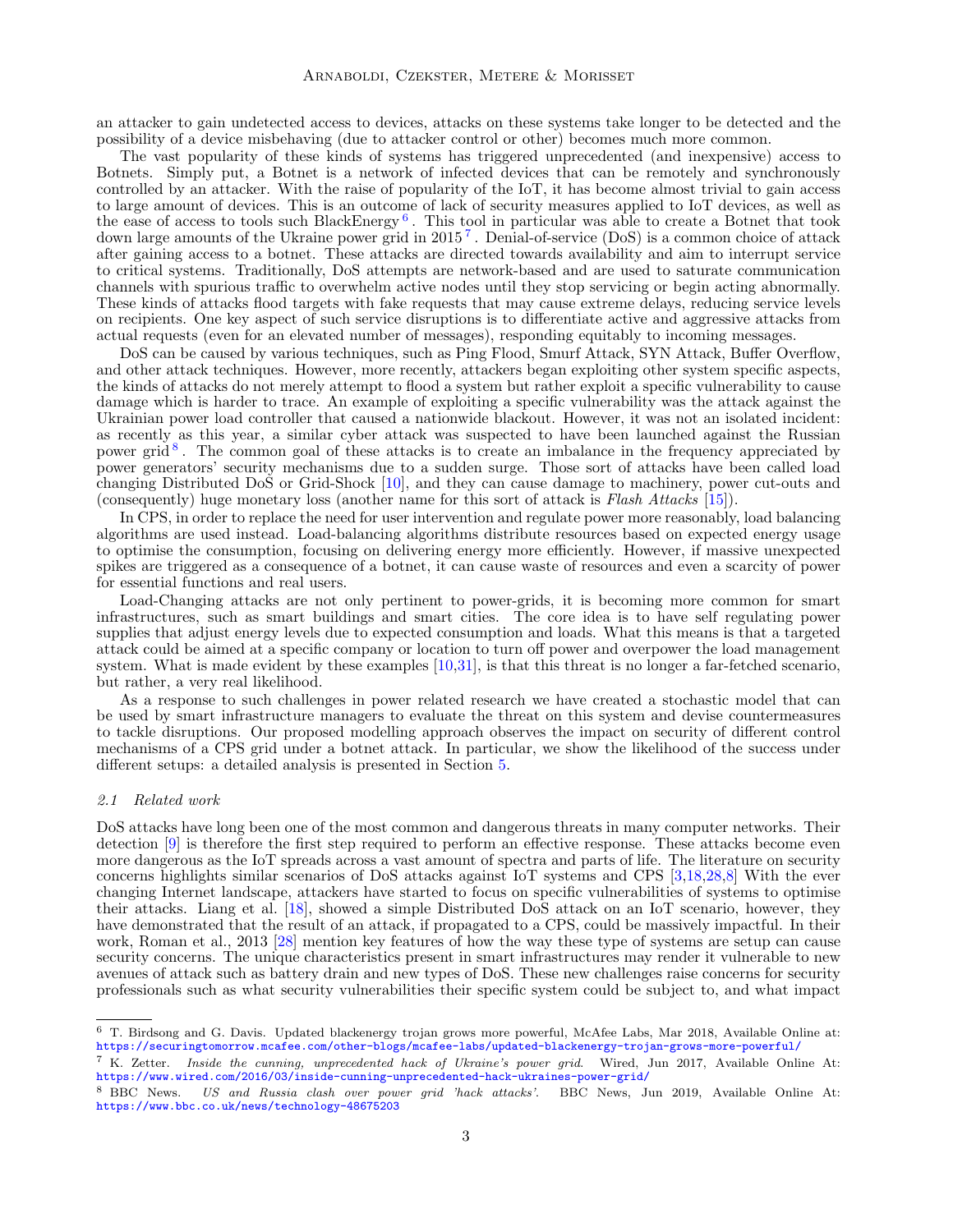it might have.

Load changing attacks were mentioned in Dabrowski et al., 2017 [\[10\]](#page-14-0). In their work the authors have discussed a simulation concerning the impact that load changing has on power management. Their attack is based on the fact that when operating a power grid, providers have to continuously maintain a balance between supply (i.e., production in power plants) and demand (i.e., power consumption) to maintain the power grids nominal frequency of 50/60 Hz. Their Matlab simulations show that this balance can easily be broken through a botnet attack. Through their power analysis, they also estimate the number of devices needed to disrupt a country's power grid. This work is one of the first to show that a potential attack can be staged against a power plant without the need for manipulating the controls itself, but just by external device activity. Our proposed approach takes inspiration from this external influences, but scales it to the representation of any power grid. Also, rather than using simulation, our model uses model checking features present in Markovian solvers (PRISM tool) to evaluate the impact these attackers have on the modelled system.

Another work which studied coordinated attacks by botnets and disruptions to the power grid was done by Soltan et al., 2018 [\[31\]](#page-14-5). Their work introduces the concept of Manipulation on Demand via IoT (MADIoT), through simulations they show how external influences of high power devices can cause disruptions and power outages. They have demonstrated the interdependence between supply of power and the demand, and how this can be exploited to cause disruptions. These types of attack are the core focus of our work, however, Soltan and his colleagues focused on simulations of attacks. In contrast, it is our wish to quantify what these attacks mean from the perspective of a potential supplier. Through model checking we could investigate how the attacks affect the power system, and we can adapt it to better adjust, prepare, or respond to these attacks.

Continuous Time Markov Chains (CTMC) models have been successfully used to simulate attacks on a variety of systems [\[2\]](#page-13-2). Baumann et al., 2012 [\[5\]](#page-13-3), make use of CTMCs to model Flooding DoS on a theoretical network. Through their models they were able to show the impact of the attacks on the systems throughput and evaluate its effects. They could also perform security checking for different DoS rates and scenarios. In Arnaboldi & Morisset, 2017 [\[2\]](#page-13-2), this notion is taken a step forward to model a CTMC capturing DoS attacks on IoT Systems. The model presented were able to quantify several impacts of the DoS attacks including how they influenced other components in the system as well as suggesting optimal system setups. Both these works demonstrate the flexibility of CTMCs for modelling attacks on systems of devices. Our proposed modelling methodology uses a similar approach to modelling systems of devices and observes the impacts of the attacks, but rather than focusing on general flooding of messages looks at the specific problem of load balancing and power management. Previous work in this area by Norman et al. 2005 [\[22\]](#page-14-9) used PRISM to observe runtime strategies in order to achieve a trade-off between the performance and power consumption of a system. Our approach extends this to look at the influence of an attacker on these balancing strategies

Specific to the context of coordinated cyber-attacks on smart grids, Moya & Wang, 2018 [\[20\]](#page-14-10) have developed correlation indices suitable for identification of these disruptions. Sun et al., 2016 [\[34\]](#page-14-11) have proposed a Coordinated Cyber Attack Detection System (CCADS), strongly inspired in IDS concepts as well as its benefits to cyber security efforts to mitigate the effects of such disturbances in smart grids.

#### 2.2 Threat Model

We are working on the assumption that our designed adversary has gained illicit access to a large number of IoT devices and formed a botnet. Using this botnet, our envisioned attacker targets a smart grid infrastructure through excess energy usages and causes a spike which damages the load controller. When a power plant experiences very high load, it will employ one out of three mitigation controls, primary, secondary or tertiary [\[10,](#page-14-0)[31\]](#page-14-5).

- (i) Primary Control distributes the load to other power-plants in the vicinity.
- (ii) Secondary Control makes an assessment to return to normal operation if criteria is met.
- (iii) Tertiary Control frees up resources from previous Primary and Secondary controls.

The most damaging target is Primary Control, as switching on and turning off further plants is expensive and time intensive. The objective of the attack is to continuously trigger the Primary control and consequently cause the most damage, including potential damage to turbines and machinery caused by the strain.

Further to this consideration, power suppliers are constantly balancing the frequency of the supply. Sudden spikes may affect the frequency significantly enough to activate security mechanisms of power plants for which they detach themselves from the grid. This may lead to blackouts and disruptions. A smart intruder who has gained access to a botnet can choose when to turn them all on synchronously. If she controls enough devices, she may induce a spike and make suppliers detach. In order to inflict the highest damage, the attacker needs to make sure that she will cause a spike; however depending on current usage, this may or may not happen. If the attacker controls a fraction of the devices and turns them all on, but these devices are already operational due to expected daily usage, the spike may not trigger. Perhaps counter-intuitively, depending on the daily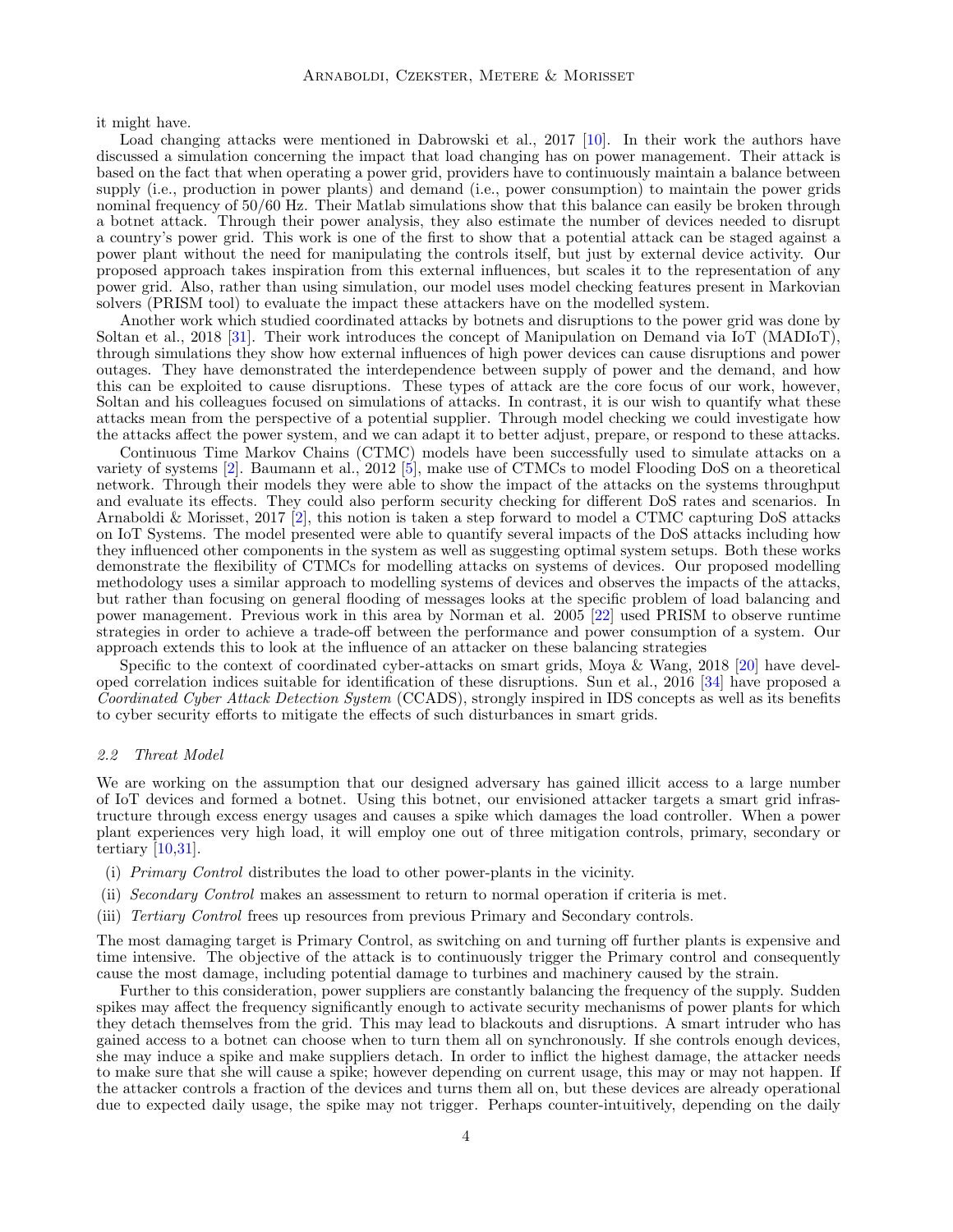usage, it might be a lot more damaging to trigger the spike at a lower usage time such as mid afternoon to cause the most disruption.

The effectiveness of a spike will also depend on the type of supplier providing the energy. Whilst if a nuclear supplier is spiked it might take a very long time to recover, gas power plant have a much higher adjustment rate and are therefore more resilient to these attacks. In our model we mimic the response behaviours of hydro, gas and nuclear power. We model the demand borrowing real values  $9$  in the UK, which we scale down to limit the number of power suppliers in the model. The attacker is modelled at every hour of the day (with the mean power usage at that time), and we calculate the success and impact rate of the attacks.

### <span id="page-4-0"></span>3 Model

Markov Chains (MC) are a powerful modelling formalism to describe behavioural properties of systems with simple primitives [\[23\]](#page-14-12) proposed in the early  $20^{th}$  century by the mathematician Andrey Markov. However, they do not appear in the context of time shared systems if not by mid 1960 for scalability purposes [\[29,](#page-14-13)[32\]](#page-14-14). The idea behind MC is to abstract a system using only states, transitions and rates or probabilities to model behaviour. Solutions of Markovian based systems usually employ direct or iterative solvers, yielding state permanence probabilities. It is possible to model situations where randomness representation is important; this has been successfully applied throughout the years in different domains such as economy, music composition, information retrieval and ecology.

Despite their strength, a known problem affecting MC based approaches concerns how easy one could end with an intractable model having millions of states. This problem is known as state space explosion, where even small systems (for example, systems having a couple of limited capacity queues) may show an unmanageable number of states. One way to mitigate state explosion is to resort to structured alternatives that still work with an underlying MC, profiting from its modelling strength and operating with larger models. Examples of formalism employing reduction strategies are Queueing Networks (QN) [\[33\]](#page-14-15), Stochastic Petri Nets (SPN) [\[19\]](#page-14-16) as well as more modular ones such as Performance Evaluation Process Algebra (PEPA) [\[14\]](#page-14-17), Superposed Generalized Stochastic Petri Nets (SGSPN) [\[12\]](#page-14-18), and Stochastic Automata Networks (SAN) [\[26\]](#page-14-19), to name a few examples. It is worth mentioning that some approaches share many constructs among each other such as the concept of modules, e.g., processes in PEPA or automata in SAN (in a very abstract perspective).

The present work aims to model a CPS based environment under attack employing reactive modules [\[1\]](#page-13-4), a modelling approach used in the PRISM tool [\[16\]](#page-14-20). The software is a Probabilistic Model Checker used in verification, where modellers are able to choose from different types of probabilistic models such as Continuous Time Markov Chains (CTMC), Discrete Time Markov Chains (DTMC), Probabilistic Automata (PA), Probabilistic Timed Automata (PTA), and Markov Decision Processes (MDP) with extensions to models with costs and rewards. A graphical user interface guides the modeller when building and analysing models, with interesting features such as path analysis, system properties, computation of steady and transient state probabilities, and a simulator used for model debugging. It also allows for the definition of symbolic variables combined with experiments that operate under intervals and steps, easing analysis. Internally, it employs solution methods such as Power, Jacobi, Gauss-Seidel methods (among others) for CTMCs and DTMCs. For more information we refer to PRISM's website <sup>[10](#page-4-2)</sup>. For the set of modelling possibilities stated earlier, PRISM allows for straightforward model decomposition into so called modules, where users employ primitives such as global variables, state transitions with associated rates, formulas assigned to states (e.g. functions that observe local states in other modules or other desired behaviour), among others.

#### <span id="page-4-3"></span>3.1 Continuous Time Markov Chains

A CTMC is a stochastic process having the Markov property [\[23\]](#page-14-12), also known as memoryless property, that is usually defined as:

$$
P[X(t_k) = s_k | X(t_{k-1}) = s_{k-1}, \ldots, X(t_0) = s_0] = P[X(t_k) = s_k | X(t_{k-1}) = s_{k-1}],
$$

where  $\{ X(t) | t \in \mathbb{R}_{\geqslant 0} \}$  are random variables,  $X(t)$  are observations at time t (e.g.  $X(t)$  corresponds to the system at time  $t$ ). The memoryless property addresses the notion that in a given state, the decision of visiting a next state must not take into account the set of prior visited states, e.g, the past up to this point is irrelevant. A CTMC shows similarities with a Labelled Transition System (LTS), but it is different as its transitions are decorated with exponentially distributed (memoryless) delays or rates instead of labels. Another difference is that in LTS (also known as Kripke structure or Finite Automata) the labels on transitions allow the modelling

<span id="page-4-1"></span><sup>9</sup> The demand across the UK of the 27 September 2019.

<span id="page-4-2"></span><sup>10</sup> PRISM: Probabilistic Symbolic Model Checker, online at [https://www.prismmodelchecker.org]( https://www.prismmodelchecker.org)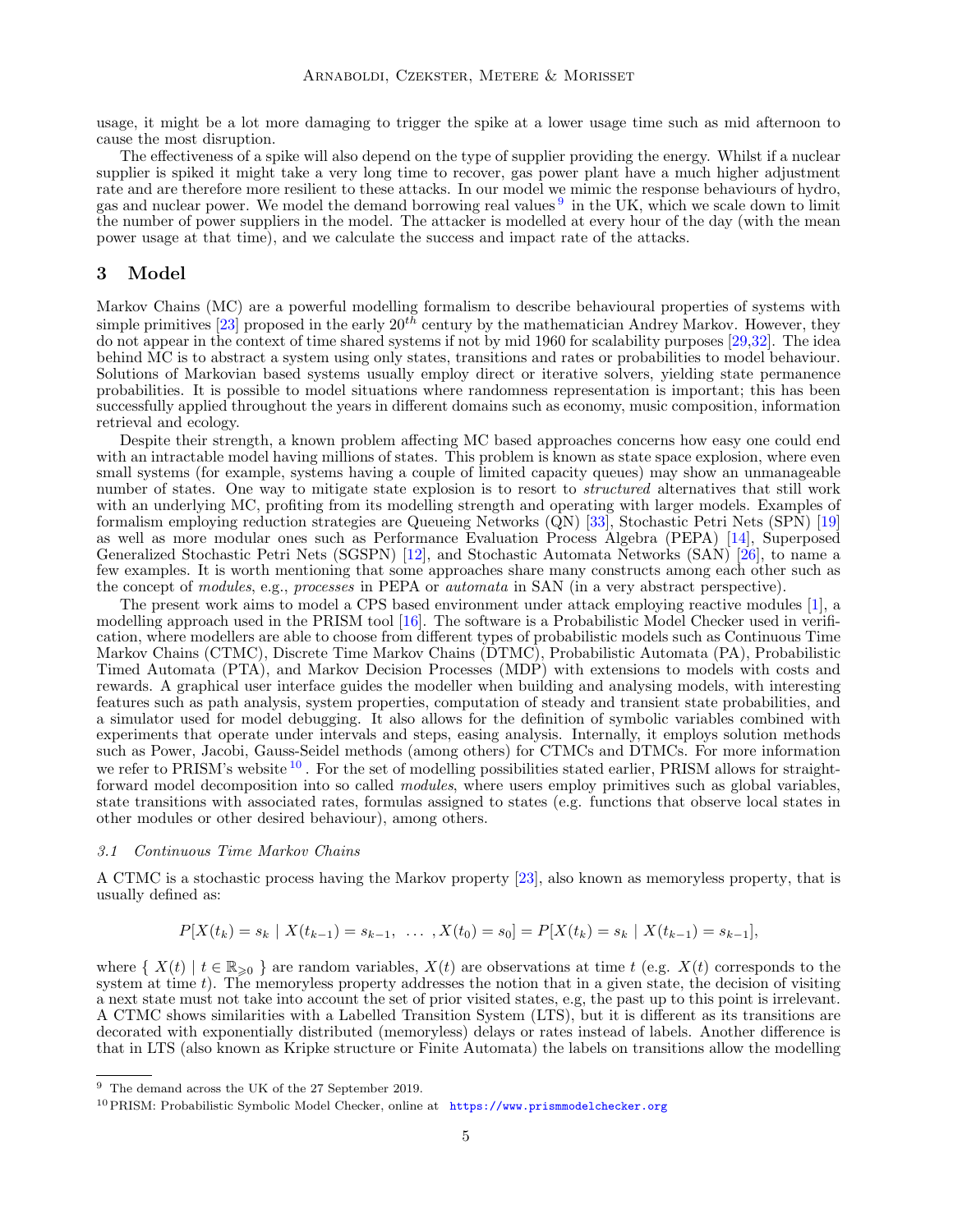of non-determinism, being a powerful formalism used in formal verification due to its high scalability and applicability [\[13\]](#page-14-21).

A CTMC assumes enumerable states where time evolves continuously according to the chosen values for the set of rates [\[16\]](#page-14-20). Formally, a CTMC consists of a tuple  $(S, s_0, R, L)$  where

- $S$  is the state space of the problem, i.e., the finite set of states modelled by the user,
- $s_0 \in S$  is the initial state,
- $R: S \times S \to \mathbb{R}_{\geq 0}$  configures the transition rate matrix of the model, and
- $L: S \to 2^P$  are label mapping states to atomic propositions in P.

If multiple states have ongoing transitions with different rates, i.e.  $R(s, s') > 0$ , then a race condition occurs, where the transition with the least value (according to the exponential distribution of the rate) is triggered first. The time spent in a state is drawn from the exponential distribution given by  $E(s) = \sum_{s'} R(s, s')$ , where  $E(s)$  is the exit rate of the state s and the probability of leaving a state s within [0, t] equals to  $1 - e^{-E(s)t}$ .

A CTMC encloses a discrete time counterpart termed the Embedded DTMC, computed using the transition rate matrix elements and  $E(s)$ , i.e. dividing each cell element by  $E(s)$ . The so called *infinitesimal generator* Q of a CTMC is a matrix  $S \times S$  whose non-diagonal entries are the same as in R, and the diagonal entries are defined in such a way that the sum of each row of Q equals 0.

$$
\mathbf{Q}(s,s') = \begin{cases} R(s,s') & s \neq s' \\ -\sum_{s \neq s'} R(s,s') & \text{otherwise} \end{cases}.
$$

This concerns the representation of CTMCs and its operational meaning. In terms of solution, it corresponds to multiplying an initial probability vector (it could start with equiprobable values)  $\pi$  by Q until the balance is reached, i.e.,  $\pi \mathbf{Q} = 0$ . If the system has reached convergence, it presents the steady state of the model, otherwise, it diverged, and other techniques such as transient analysis should be employed instead. The steady state yields the permanence probabilities for each state, representing the system's behaviour after a long run, i.e., its stationary behaviour.

As stated earlier, PRISM is inspired by the formalism of reactive modules as the decomposition approach to modelling. It consists on devising smaller CTMCs for each module and then define transition functions using formulas, as well as synchronisation among modules. For solution, it combines the local state spaces for all modules (e.g. Cartesian product). PRISM is equipped with several numerical methods (Power, Jacobi, Gauss-Seidel, and many others), simulation or, depending on the tractability of the model (due to state space explosion), through model verification of properties or probabilistic model checking.

### 3.2 Problem formalisation

We demonstrate our main idea through the definition of a small order CTMC that will guide our process when we extend it to the set of power plants, load controller and botnets. We are working here with a very reduced state space, explaining our initial state, some possible transitions and what we actually mean by an attack.

In a simplistic view of our model, we have a single power generator (PG) that can be in three states  $S_{PG}$ : (i) available  $(a)$ , ready to supply but not yet generating energy to the grid, (ii) generating  $(q)$ , currently providing energy to the grid, or (iii) restart  $(r)$ , detached from the grid, not generating, nor supplying, and in the need of a restart. The states in  $S_D$  model the demand D loading the grid at the average expected level m (for medium) plus or minus small deltas, modelled by two additional states l (for low) and h (for high). The attacker  $\dot{B}$ is a botnet controlling a large amount of infected devices. Its states in  $S_B$  are modelled as simply 0, when the infected controlled devices are all off, or 1 when those devices are switched on. In summary we have the following states

$$
S_{PG} = \{a, g, d\}
$$
  
\n
$$
S_D = \{l, m, h\}
$$
  
\n
$$
S_B = \{0, 1\}
$$

Following the notation introduced in Sec. [3.1,](#page-4-3) the CTMC relating to this simplistic model is defined as a tuple  $(S, S_0, R, \mathcal{L})$  where  $S = S_{PG} \times S_D \times S_B$ , and  $s_0 = (a, m, 0)$ . The rate matrix R is a square matrix of dimension |S| whose entries are zeros apart from those corresponding to the transitions we modelled. So for example, given two states  $s_i$  and  $s_j$ , then the transition rate  $r_{ij}$  is the mean per time unit that we expect the transition from  $s_i$  to  $s_j$  to happen. The labels in L associate valid proposition to states: we associate them to desirable properties. In particular, we label all states where the current demand in the system is above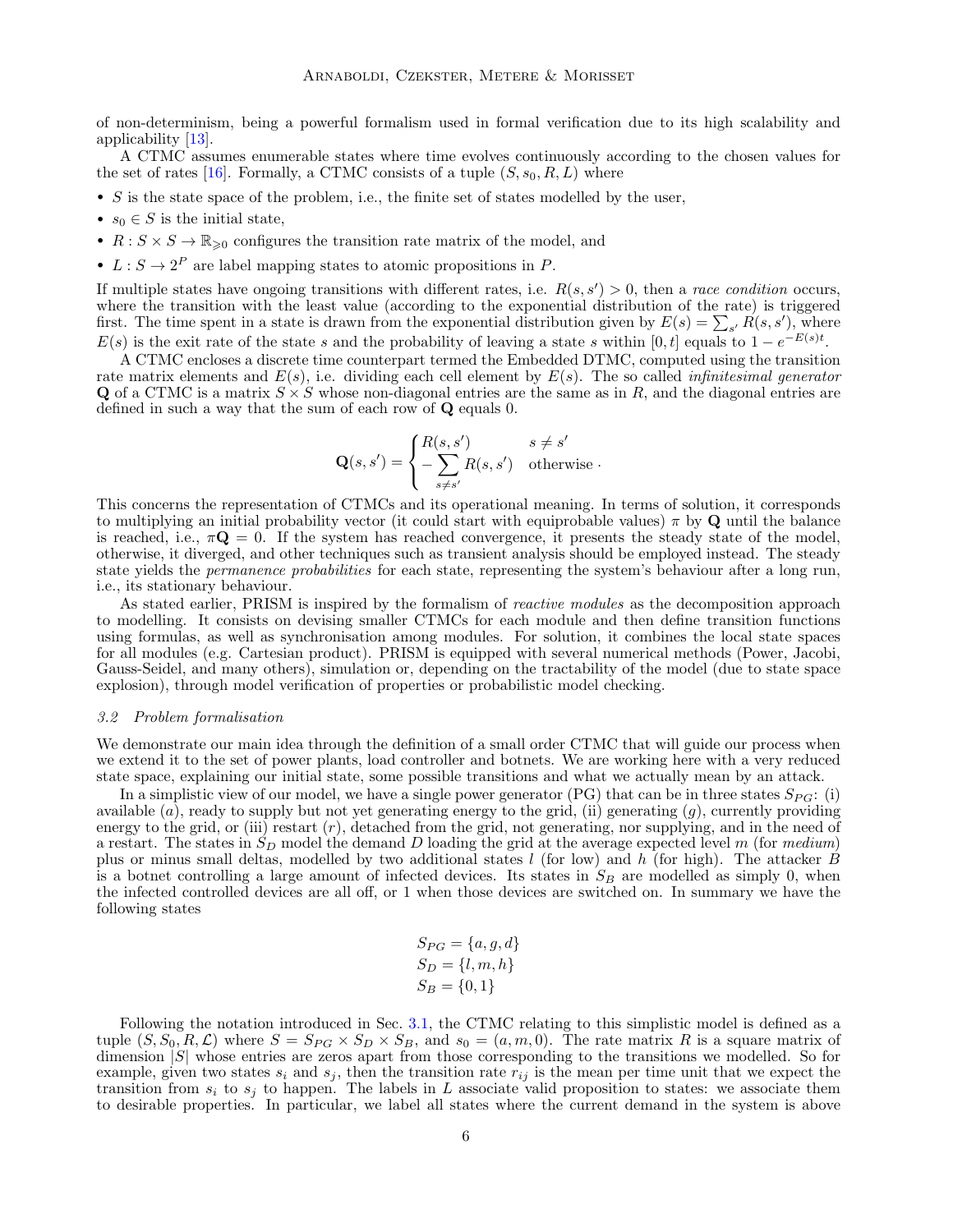<span id="page-6-0"></span>

(a) Attack-defence game between controller and attacker.

(b) Different controller strategies for the same power grid.

Fig. 1. The controller and the attacker role in our problem formalisation fine grained to the transitions of a PG (a) and coarse grained to the whole system with multiple PGs (b). We remark that the attack is not directly done to the power generator transition from generating to off, but the attack indirectly causes it through spike over-demand.

the current supply as "overDemand", for example  $(d, m, 1)$ , where if the PG is detached it cannot match the demand m. As the reader may notice, the controller of the power generator does not appear among the states. This is not because there is a single PG, but by modelling choice that needs to refer to a more complex system with multiple PGs to be illustrated.

The basis for our model is presented in Fig[.1.](#page-6-0) It is our intention to model a botnet (B) influencing the setting of power generators to let them go off, or detached. In the normal operative state of the system, PG is available, then generating, or disconnected. The demand operates at the medium value  $m$ , for some time going to low demand or high demand. A controller dictates the response of the grid in case there is an excess of demand. It is a deterministic transition attempting to create an equilibrium in the grid. In a system without an attacker, two different controllers may behave in the same exact manner, however under an attack the control strategy determines how effectively the load is re-balanced. We define the optimum controller strategy as that one which minimises the time where a system is in a state of over supply or over demand. What dictates the effectiveness of the controller is the responsiveness of the PGs, i.e the controller decides that a PG needs to be turned on to meet the demand, if the PG is a very slow one, this will lead to large amounts of time offline. By modelling different controller strategies, one can easily envision that an optimal controller can be selected against a specific attack and under a specific load. The less trivial research question is whether an optimal strategy can be found to optimise the power supply for a specific grid or CPS. We investigate this problem by modelling the power supply in Sec. [3,](#page-4-0) and look at the way three different controller strategies impact the effectiveness of a spike Botnet attack. We could potentially have a set of PG to work with (Nuclear, Gas, Electricity, Wind, and so on) where the Spike Botnet engages in an attack-defence game to roughly estimate the state of the controller to direct decisions on when to switch devices on or off.

#### 3.3 Energy Supply Demand Trade-off Model

Our work focuses on modelling the balance of energy supply and demand. To do so we have created three entities: i) *suppliers*, power generators mimicking different types of plants typically attached to the grid, ii) consumers, modelled as average values of energy demand per hour, they also are subject to positive and negative variations across time, and iii) spike botnets, a large quantity of compromised IoT devices, they might be thought as high wattage devices such as water heaters or air conditioners that can be synchronously turned on or off, they produce sudden spikes or drops of energy that unbalance the grid and trigger the automatic security disconnection mechanism of the PGs from the grid. One way to mitigate disturbances is to employ load shedding or tie-line tripping, techniques employed to disregard incoming requests in order to maintain integrity and avoid breakages [\[11\]](#page-14-1).

The way the demand supply trade-off is modelled is as following: the *consumers* will have a certain energy requirement and the suppliers will need to be turned on to meet the demand. However if the Botnet is successful in taking down a PG, there will be a temporary situation of under supply. To meet the demand, more PGs need to supply energy. Their responsiveness is subject to several limitations. First, a PG requires some time to be fully functional, especially if it gets suddenly detached from the grid; some are quite fast, while others are expected to be much slower, like nuclear power plants. Second, the amount of PGs is finite; if the botnet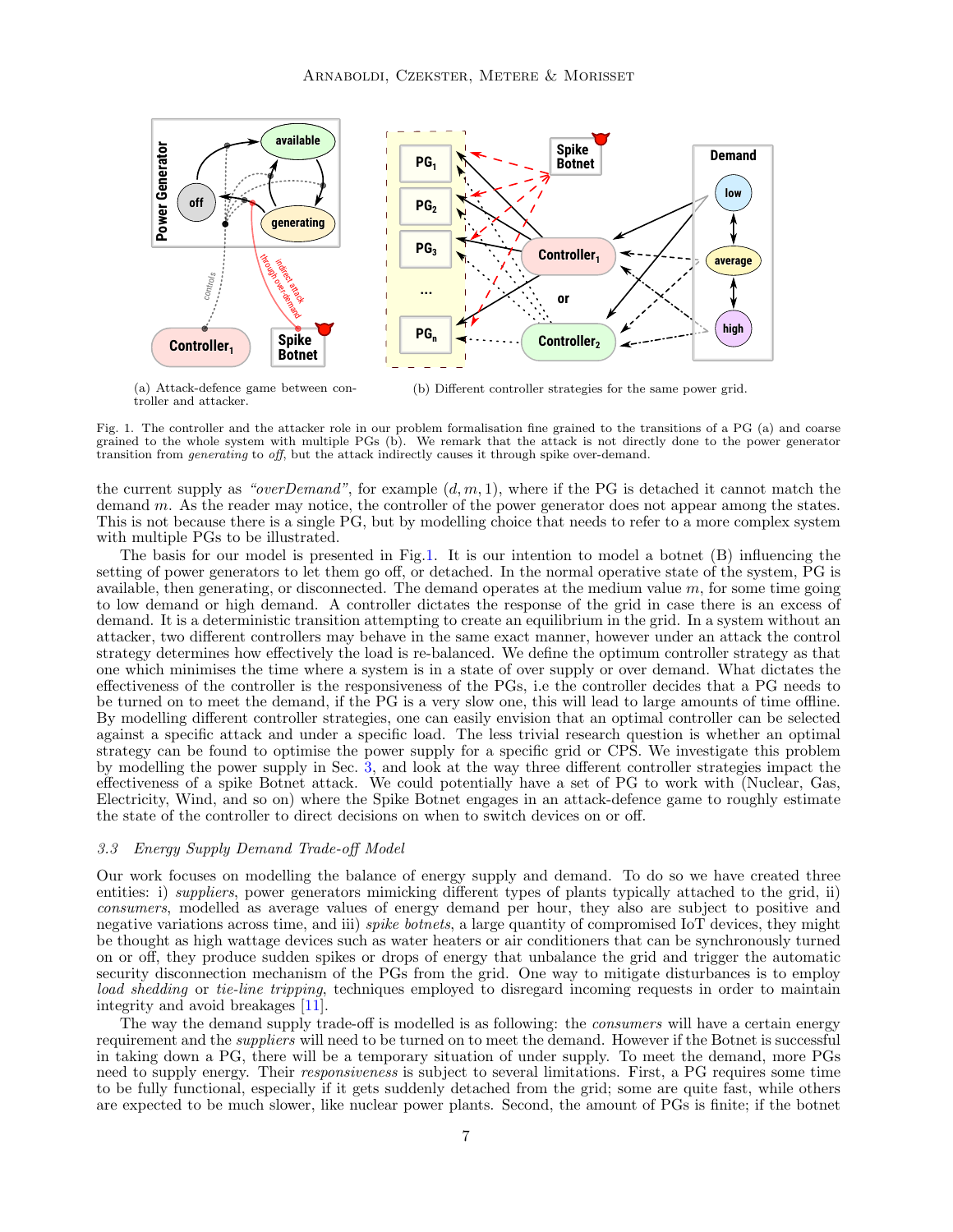takes down enough PGs whilst they are unable to reattach themselves to the grid, there will be no way for the suppliers to meet the demand. Third, independently of how many PGs are taken down, at peak demand, the power grid might have very few spare resources, so if one PG is taken down at 18:00 during dinner time the impact might be a blackout for the whole grid.

We show this balance in a toy example with two scenarios, Scenario A and Scenario B in Fig. [2,](#page-8-0) whose behaviour is as expected. In this case study we show the impact of two different factors, responsiveness to the demand and magnitude of the demand, each placed in a low demand scenario and a high demand scenario. Both scenarios are initially capable of meeting the demand, as there are plenty of available PGs; however, they react differently to the load caused by botnets' attack.

Table 1

How the PG's interact with the attacker in Scenario A- $(1/2)$ . The States are:  $A$  - Available,  $S$  - Serving, and  $D$  - Disconnected. Sup, is the supply of a single PG out of four and Att is whether the Spike Botnet is on or not. The Demand is fixed at 120 units. The values represent the rate at which a state transitions from a state to another (if 0 the transition doesn't exist).

| PG Slow | Transitions |                          |                          | Sup      | Att | <b>PG</b> Fast | Transitions              |                          |        | Sup      | Att         |
|---------|-------------|--------------------------|--------------------------|----------|-----|----------------|--------------------------|--------------------------|--------|----------|-------------|
|         | А           | S                        | D                        |          |     |                | А                        | S                        | D      |          |             |
| А       | -           | 0.50                     | $\overline{0}$           | $\Omega$ | Off | А              | $\overline{\phantom{a}}$ | 1200                     | 0      | 0        | Off         |
| S       | 0.50        |                          | $\theta$                 | 50       | Off | S              | 1200                     |                          | 0      | 50       | Off         |
| D       | 0.25        | $\theta$                 | -                        | 0        | Off | D              | 600                      | $\theta$                 |        | 0        | Off         |
| А       | -           | 0.50                     | 1200                     | $\Omega$ | On  | А              | $\overline{\phantom{a}}$ | 1200                     | 120000 | $\theta$ | On          |
| S       | 0.50        | $\overline{\phantom{a}}$ | 1200                     | 50       | On  | S              | 1200                     | $\overline{\phantom{a}}$ | 120000 | 50       | On          |
| D       | 0.25        | $\theta$                 | $\overline{\phantom{a}}$ | 0        | On  | D              | 600                      | $\theta$                 | -      | 0        | $_{\rm On}$ |

In Scenario A, we model two systems A-1 and A-2 under a high load. A-1 has very responsive PGs (such as gas plants), and A-2 has less responsive PGs. We showcase that in the system with faster response rate the time in which the system is in over demand is much lower. On the other hand, due to slow startup times, in the second system the time in over demand will be much higher.

In Scenario B, we model two more systems, B-1 and B-2, each of the systems shows the same number of PGs, but while the demand of B-1 is high, the demand of B-2 is low. We show that when the system is in a high demand period, an attacker is much more likely to disrupt the powergrid than if under a low demand period. The scenario matches the values for Scenario A-1, but the demand is altered between B-1 and B-2 from 50 to 100. This case highlights the different situations that can take place if a Spike botnet were to target the power grid, in our in depth experiments mimicking the power usage of real world scenario we take this a step further and examine it on various different types of PG such as gas and solar plants.

#### 3.4 Power–Energy considerations

In energy terminology, Unit Commitment (UC) [\[24\]](#page-14-22) tries to find the least-cost dispatch of available generation resources to meet electrical loads. In the past, different strategies were conceived to deal with UC related issues such as simulated annealing [\[30\]](#page-14-23), dynamic programming optimisation [\[25\]](#page-14-24), particle swarm [\[35\]](#page-14-25), genetic algorithms [\[36,](#page-14-26)[21\]](#page-14-27) or combination of those and other techniques. UC is a relevant problem in energy as the demand/supply requirements are usually uncertain.

We are interested in working here with UC in an abstract way, representing supply and demand for CPS or smart grids. There are several generating resources available for use by energy managers such as nuclear, thermal (using fossil fuels such as coal, natural gas or oil), or other biomass. When deciding which power plant to turn on, several decision variables come into play such as generation level (in Megawatts, MW) and number of generating units that must be turned on. A power plant employs different technologies to generate energy, for instance, nuclear based have to be turned on and then cooled down, tasks that usually take considerable time. Other sources such as solar panels on the other hand have different maintenance peculiarities than those of, for example, wind turbines. Lastly, when broken, each system would involve different resources and equipment, which translates to greater time not producing energy which impacts the grid in its entirety.

Another source of concern is directed towards hourly *fluctuations* (used interchangeably here as either *surges* or peaks) that may be present in a day. These differences in demand-supply, if greater or lower than specific thresholds (defined by energy operators) may cause severe damage to the grid and or its turbines (if used), even sometimes causing permanent damages which impact projected energy yield. Our model captures the so called sudden surges to the energy grid, where infected high-wattage appliances synchronise their operations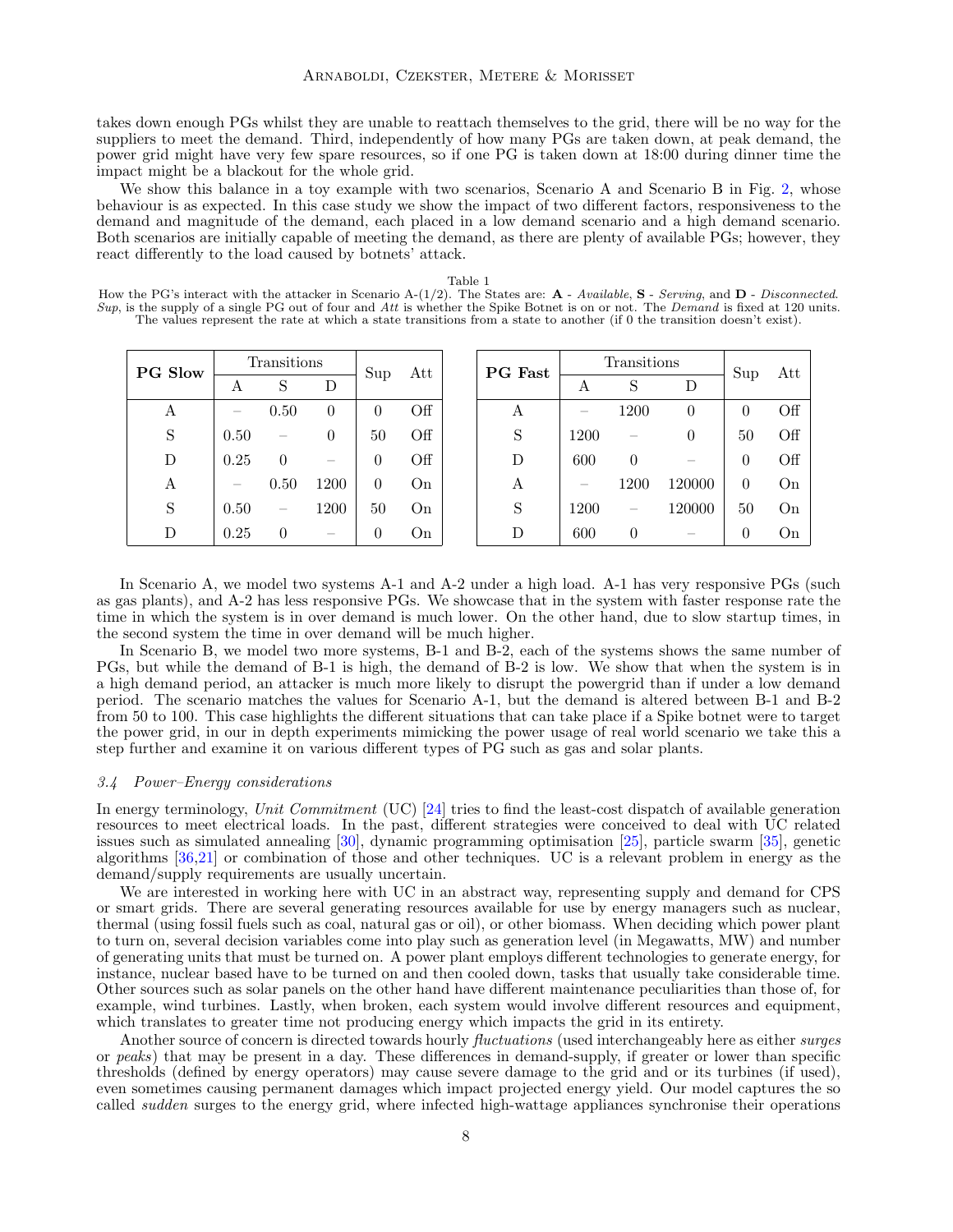Arnaboldi, Czekster, Metere & Morisset

<span id="page-8-0"></span>

Fig. 2. Powergrid reaction to botnet spikes in our case study scenarios

<span id="page-8-1"></span>to trigger disruptions. Fig. [3](#page-8-1) shows the daily energy usage for the United Kingdom scaled down to roughly its  $1\%$  (e.g. Glasgow's population) with noticeable peaks in demand according to specific times of a given day  $^{11}$  $^{11}$  $^{11}$ . We remark that we scaled down the data to allow for smaller state space in the model.



Fig. 3. Usage data for the UK, scaled down to about 1%, in MW, across 24 hours on Friday 27 September 2019 – data obtained from Balancing Mechanism Reporting Service (BMRS) [\[6\]](#page-13-5)

Fig. [3](#page-8-1) highlights an expected usage trend, with more power demand at times such as breakfast and dinner and a sharp decrease when (the most) people are asleep. These are known trends and therefore power supplies are build to cater to them. It is noticeable that the load is distributed in a way that if there is a reasonably expected raise in consumption at any point along the line the load controller will be able to handle it. This tolerance value is what the attacker has to outmatch in order to cause the disruption, perhaps unexpectedly, this means unexpected above normal usage is much more damaging than just mass usage. Through our model

<span id="page-8-2"></span><sup>&</sup>lt;sup>11</sup> Original data is available online from the balancing mechanism reporting service in the UK  $[6]$ .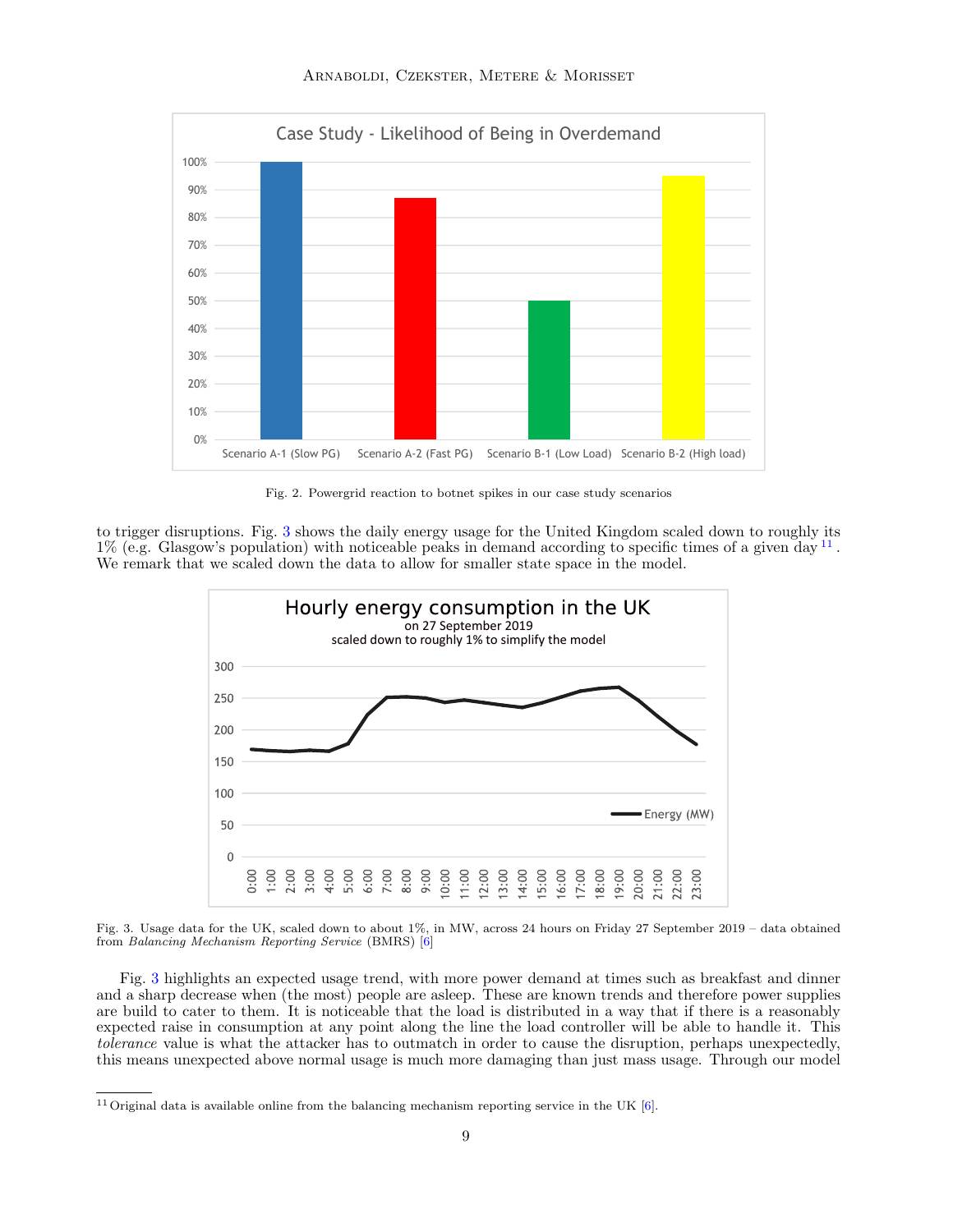we highlight this by showing that the most impactful attack times (varying with the different power plants), may not be the ones of most usage.

In our setting we are dealing with a load-balancing system that tries to maintain the equilibrium to keep the frequency to 50 MHz; this is done balancing the demand (produced by users turning on their devices whichever they are) and the supply (the set of power generators required to meet the demand). We are combining this balance with a control strategy, where we mimic the manager's decisions as to which power generator should be prompted at specific times to cope with demand. These decisions address the fact that under surges or spikes it could be possible to increase the security level if the right measure is taken at the right time, working as a protection against those sorts of disruptions. There are many ways to find reasonable forms of mixing which power to be switched on or off at any moment, and a common strategy is to use greedy algorithms for selection. At the core of these algorithms it resides the fact that a prompt reaction should be deployed as soon as possible, so the next available power plant should be turned on adding power to the infrastructure so it can handle the demand accordingly.

### <span id="page-9-0"></span>4 Cyber security model applied to CPS

In previous sections we discussed the problem from a general perspective. For our experiment we focused on a scenario involving somehow realistic implementations of power generators and we adopt the real demand on a specific day in the UK. For the model discussed here, we are interested in using CTMCs due to the required dynamics for our cyber-security problem. Our modules are illustrated in Fig. [4:](#page-9-1) they consist of power generators PG (nuclear N, hydro H, and gas G), the demand D, modelling the supported threshold to try to withstand disruption case demand  $\approx$  supply, a controller C, greedily selecting which power generator to use prioritising next according to design decisions, and finally the set of IoT devices I (the Spike Botnet in the figure), symbolising infected high-wattage components under the control of adversaries. These choices were made to highlight a variety of setups mimicking a modern smart grid.

We are considering that each PG has its distinctive design possibilities, usually dealing with high loads of energy in different ways. For our specific case study we are interested in how the different prioritisation of PGs could potentially affect the availability to cope with attacks. In Fig. [4,](#page-9-1) we adopt a tailored notation to represent our modelling choices, for instance, initial states are marked with a *small dot* whereas rates are shown as textual descriptions decorating some transitions (e.g. *slow, fast* and so on).

<span id="page-9-1"></span>

Fig. 4. Model and PRISM modules, representing Nuclear, Hydro and Gas power; the demand, along with and variations from the expected value; and our designed attacker controlling a percentage of the systems devices.

All PGs start in *available* state when ready to supply, in the *generating* state when supplying to the grid, or in off state when offline. We have added a module Controller to cope with the supported variation,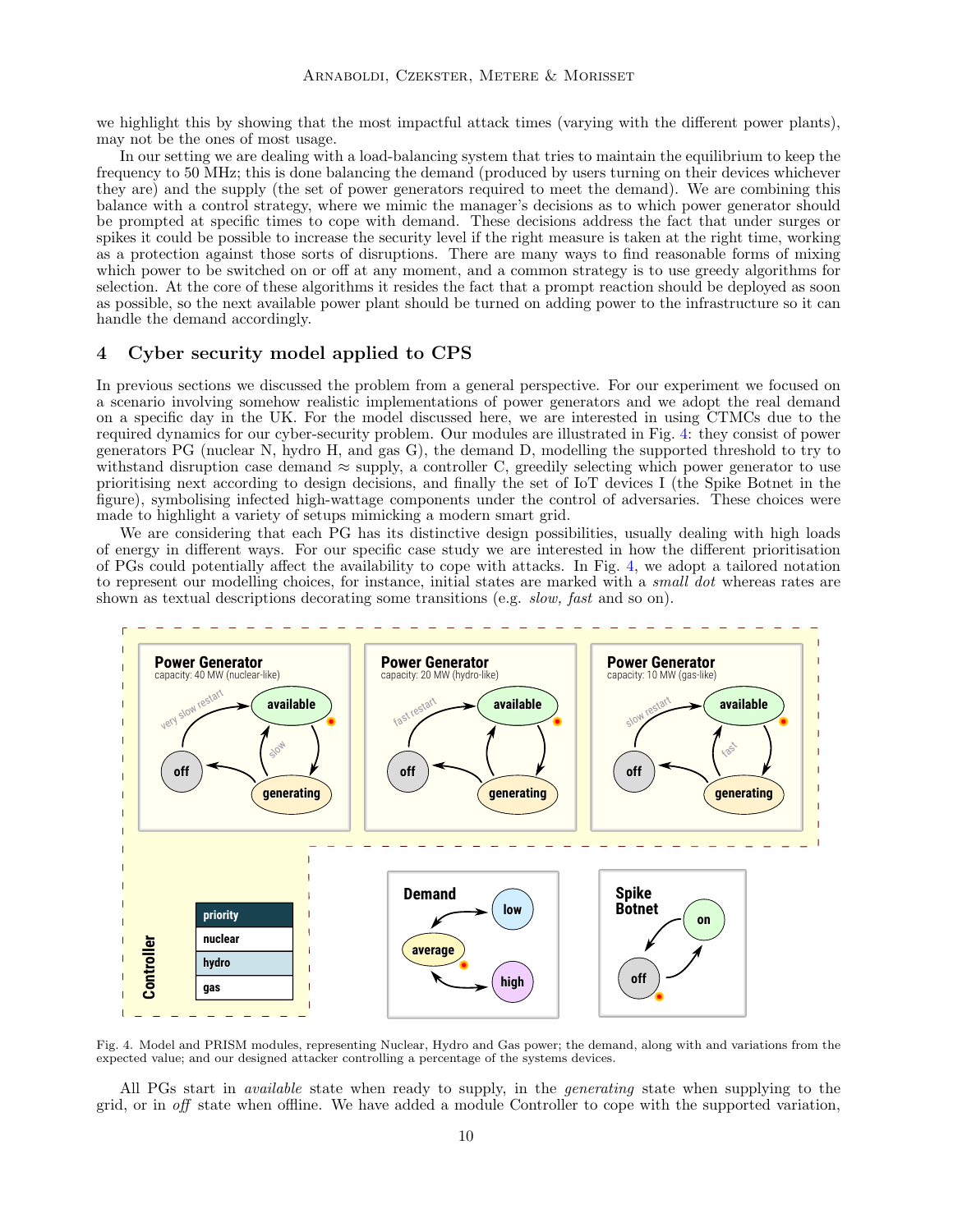<span id="page-10-1"></span>parameterised to withstand increments or decrements of  $\pm 1\%W$ . Finally, the infected devices (botnets) are either on or off, modelling either an attack in place or inactive, respectively. In our model, the Botnets are composed by unique devices that are only controlled by the Botnet and do not represent daily usage. The state delays (they will be converted to rates due to our CTMC representation) for the model are shown in Table [3.](#page-11-0)

| <b>PRISM Module</b> |                                           | $#$ of instances |       |
|---------------------|-------------------------------------------|------------------|-------|
| Nuclear $(N)$       |                                           | 40MW each        |       |
| Hydro(H)            | Generates                                 | 20MW each        | 5     |
| Gas(G)              |                                           | 10MW each        | 6     |
| Controller $(C)$    | $\pm 1\%$ tolerated deviation from normal |                  |       |
| IoT Devices $(I)$   | up to $30\%$ expected wattage             |                  |       |
|                     |                                           | Total:           | 320MW |

| Table 2                                                                |  |  |  |  |  |  |
|------------------------------------------------------------------------|--|--|--|--|--|--|
| Parameters for the model in PRISM and total of instances for every PG. |  |  |  |  |  |  |

We changed the PGs characteristics through fixed parameters that map their behaviour. We assume that the power generators' capacity does not depend on the hour of the day, even if it may not be the case, i.e. in night hours we obviously expect solar generator to have reduced supply capacity. This can anyways be modelled, as we run experiments by per hour, and this time can be reduced to be more fine grained. The Table [2](#page-10-1) shows the parameters we used, where the number of module instances mimic the specific scenario of matching the power supply for a location populated roughly as much as Glasgow is. We do not realistically refer to Glasgow's power plan scenarios, only to the expected demand of roughly its population. The supply will always cater to the daily demand, however the IoT devices may still cause spikes to offset the load management and break PGs. It is reasonable to consider that attackers may select regions where the difference between supply and demand are close. In low consumption regions (in Fig. [3](#page-8-1) they correspond to early morning) or high (start of the day at 8:00 and then at 20:00), the power plants are taking decisions as whether to increase or reduce the power supply to meet the demand. Our modelling approach focus on closely inspecting those time spans, aiming to evaluate which power plant configuration would be best suited to be adopted in case the infrastructure was to be targeted for attacks.

We are considering the following scenarios for our analysis:

- (i) **NO-ATTACK:** normal grid operation. It is expected to be in *over supply* state most of the time;
- (ii) **ATTACK:** in this scenario we are modelling the coordinated effort to disrupt the grid. The attackers could profit from the peak hour knowledge to direct their efforts. We are varying Controller to prioritise which PG would be triggered first to investigate the possible mitigation strategies as follows:
	- (a) ATTACK-N: Controller prioritises first on Nuclear, then Hydro, then Gas.
	- (b) ATTACK-H: Priority on Hydro, then Nuclear, finally Gas.
	- (c) ATTACK-G: For this one, first turn on Gas, then Nuclear, finally Hydro.

For our four experiments we have instantiated a total of 17 modules, addressing in terms of PG a total of 320 MW. This power corresponds to a grid that could be deployed in a region to serve the power needs of the whole of Glasgow (population  $\approx$  598, 830 people). The reachable state space of our NO-ATTACK model is around  $\approx 300.000$  whereas in the ATTACK-\* models, it sums to 57 million (with the modified Controller policy and attack botnets). We computed the model properties related to the probabilities of the system being over supply, in equilibrium and over demand. In terms of rates, we are considering the values of Table [3.](#page-11-0)

### <span id="page-10-0"></span>5 Results

Among the several interesting analysis that could potentially be performed using our model, we direct the focus to the probability for the over demand when a spike is successful. In such a case, we consider an attack successful if the spike makes a PG go offline, after having caused an excess in demand. The controller prioritises the order of activation of PGs (we assume all are under its control). If all preferred controllers are on, an alternative type will be activated.

Our results show key times in which the demand may exceed the current supply, attackers may use those ranges as clear opportunities for disruptions. We have four main scenarios (NO-ATTACK, ATTACK-N, ATTACK-H and ATTACK-G) as described in the previous section, each one comprising one hour of a day, to-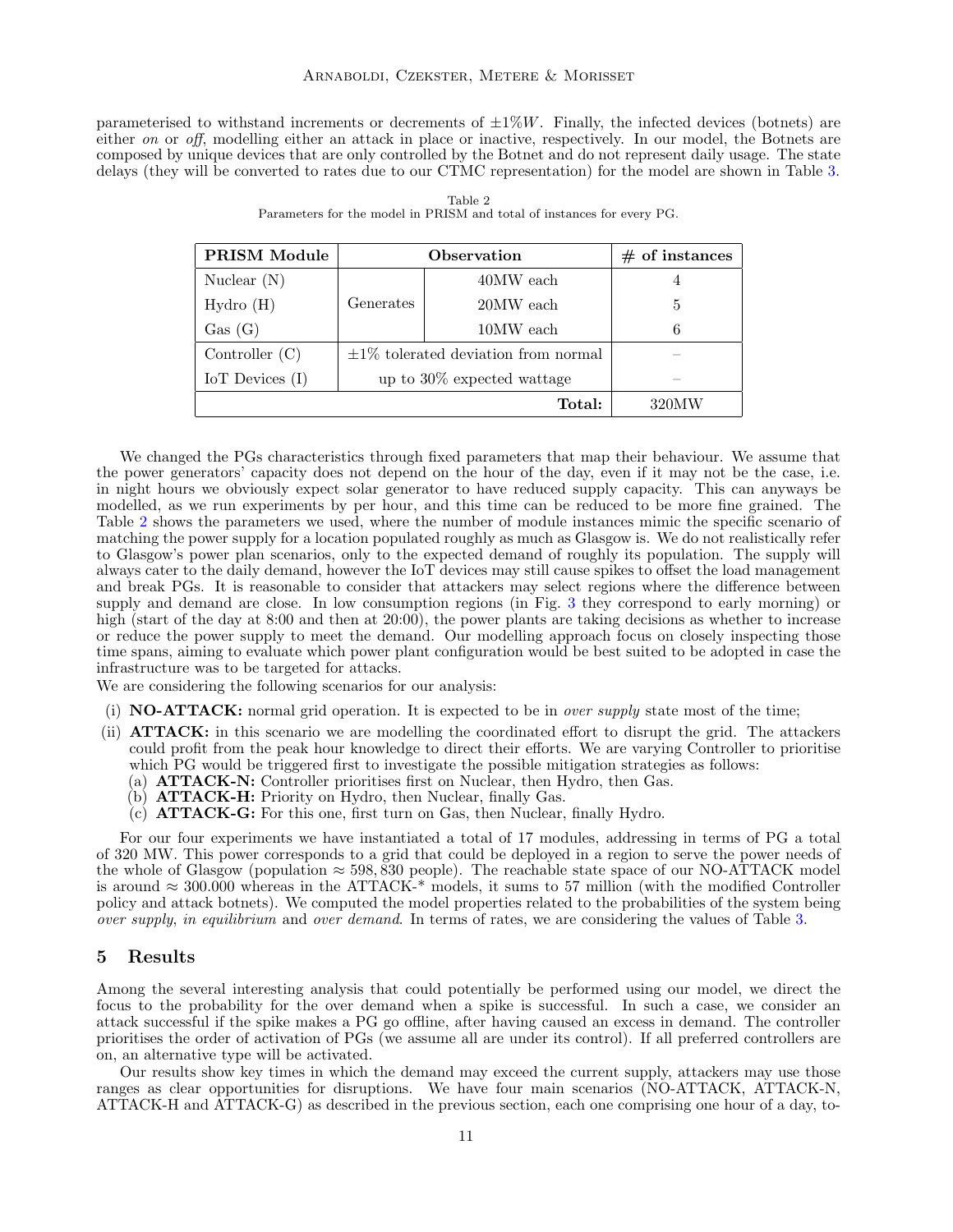### Arnaboldi, Czekster, Metere & Morisset

|                    | <b>State</b> |           |                 |  |
|--------------------|--------------|-----------|-----------------|--|
| Module             | From         | To        | Time            |  |
|                    | Available    | Serving   | 30s             |  |
| Nuclear            | Serving      | Available | 40 <sub>m</sub> |  |
|                    | Serving      | Offline   | $<$ 1s          |  |
|                    | Available    | Serving   | $<$ 1s          |  |
| Gas                | Serving      | Available | 30s             |  |
|                    | Serving      | Offline   | $<$ 1s          |  |
|                    | Available    | Serving   | $<$ 1s          |  |
| Hydro              | Serving      | Available | $<$ 1s          |  |
|                    | Serving      | Offline   | $<$ 1s          |  |
|                    | Offline      | Available | 20 <sub>m</sub> |  |
|                    | Normal       | Negative  | 5m              |  |
| Demand             | Negative     | Normal    | 1 <sub>m</sub>  |  |
|                    | Normal       | Positive  | 5m              |  |
|                    | Positive     | Normal    | 1 <sub>m</sub>  |  |
| <b>IoT</b> Devices | Off          | On        | 1 <sub>m</sub>  |  |
| Spike Botnet       | On           | Оff       | 1 <sub>m</sub>  |  |

<span id="page-11-0"></span>Table 3 Parameters of individual modules used in the model (time scales in minutes (m) or seconds (s).

talling  $4 \times 24 = 96$  PRISM models <sup>[12](#page-11-1)</sup>. The attack scenarios resulted in a state space of an average of 57, 264, 556 million states, so the experiments were run in parallel on a multi-core server with 16 processing units. The model parameters were tuned to represent the daily energy usage of an area populated roughly as much as 1% of the UK (like a big city such as Glasgow in Scotland), with mean usage and expected variations at each hour of the day. In our first experiment, we produced the baseline usage to find the likelihoods of exceeding the demand (compare with results in Fig. [5\)](#page-12-1), this allowed us to evaluate the expected behaviour of the system without a spike botnet.

The next three experiments each modelled a different power prioritisation to meet the demand, this allowed us to investigate which power generator type performs best under the threat of a spike botnet, interestingly there are quite a few differences as highlighted by Fig. [6.](#page-12-2)

Fig. [5](#page-12-1) shows our demand probabilities for a day. It is noticeable the close relation of the demand with the daily power consumption of Fig. [3.](#page-8-1) The difference is that, with this graph, stakeholders may also inspect the probability that the demand will exceed and then anticipate load-changing opportunities of attacks. The lowest probabilities are during early morning (before 6:00) and after 10pm. During the day, there is a considerable probability (around 40%) of finding the system under high load whereas the chances increase to approximately 60% by 5:00 to 19:30, slowing down from then until 23:00.

Fig. [6](#page-12-2) shows the results from our attack models. As expected, peak hours are more susceptible for spike attacks; however, it is possible to infer the probability of the system where it is in over demand, information that may be used to have auxiliary power generators readily available to avoid energy interruption in the event of attacks. The different controllers actually performed significantly differently with respect to security. Prioritising Hydro led to the scenario where an attack is the least likely to succeed across the day. Nuclear, on the other hand, performs rather poorly, this is due to it's slow transitions from serving to available and due to it's inability to recover after a spike attack (within 1 hour). Finally, prioritising gas shows more areas of attacks than hydro. It also reaches a slightly lower height at peak time of 18:00 (peak time of success for all attack scenarios), rendering it better over hydro power for that particular time period.

We stress that the numbers we used to model the PGs are partially reflecting the reality, as we borrowed

<span id="page-11-1"></span><sup>12</sup>We have used PRISM version 4.5.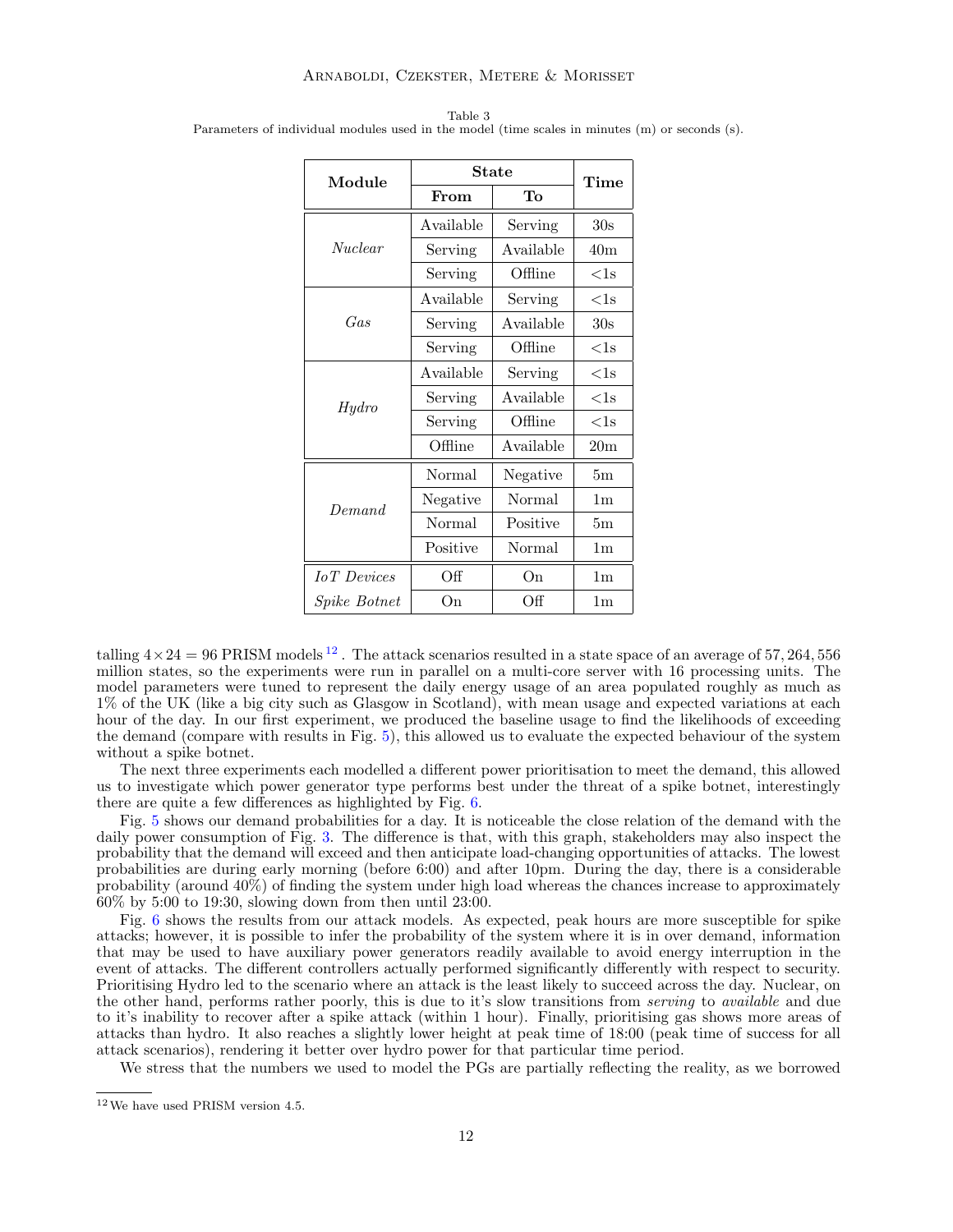<span id="page-12-1"></span>

Fig. 5. Probabilities for demand raising above tolerated values, in a day to day scenario with our PG setup.

them from what specifications we could find, but they may not be as realistic as wanted by experts in real specific domains. Building on our example, one could always re-run the experiments with different characteristics and settings, to better reflect their scenarios of interest. It would then be possible to compute the probability of being under high or low demand given these new parameters and devise reasonable countermeasures to avoid peak attacks. These peaks are not necessarily cause by malicious attackers, but may happen due to other benign causes. In Brazil in 2007, for example, hackers were promptly blamed as the cause of a major blackout, but further investigation concluded that some faulty equipment triggered a cascading failure from a poorly maintained systems<sup>[13](#page-12-3)</sup>.

<span id="page-12-2"></span>

Fig. 6. Likelihood of blackouts caused by spike botnets and different control strategies.

## <span id="page-12-0"></span>6 Conclusion & Future Work

The pervasive nature of CPS in real world applications mandates system designers to address security concerns more deeply. Security related problems directly impact critical infrastructures, requiring the installation of additional software patches, inevitably causing monetary losses to stakeholders. Power reliant stations are concerned with the responsible provision of energy to customers, since disruptions may impact costs and more

<span id="page-12-3"></span><sup>13</sup> Official document: [http://www.aneel.gov.br/cedoc/adsp2009278\\_1.pdf](http://www.aneel.gov.br/cedoc/adsp2009278_1.pdf)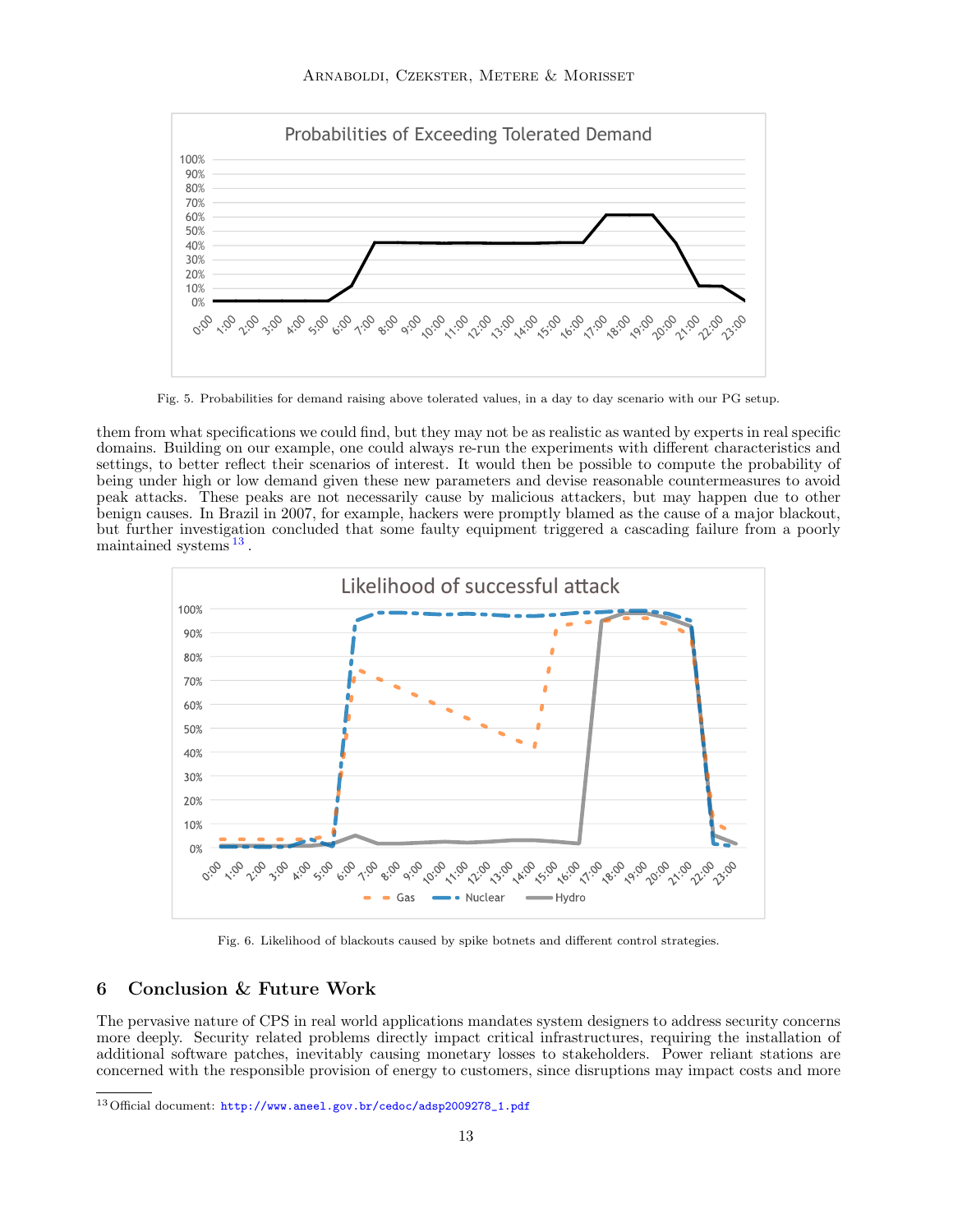serious outcomes (human lives). We stress the fact that properties such as integrity, availability, reliability, dependability [\[4\]](#page-13-6), plus performance, safety and security are crucial quality properties to deliver adequate service levels and enhance trust to users.

The problem addressed in this work tackled Unit Commitment and presented models to enhance power plant responses to active attacks targeting the energy infrastructure. We have built a CTMC mapping to a power grid mixed with a network of CPS for a set of scenarios. We have considered situations for normal operation (assuming no attacks) in conjunction with scenarios where attackers acting in coordination could take advantage of infected CPS to cause electric peaks or surges, which in turn would increase or decrease power consumption in relatively short time periods. We have also presented scenarios where power managers could enact mitigation policies, e.g. choosing other power sources or disconnecting parts of the grid to meet demand. The model described here could also be applied in another mechanism where managers could differentiate localised abnormal usage from directed attacks and take measures to avoid grid disruptions more effectively.

Our results show the numerical impact of addressing mitigation strategies to avoid peaks using CTMCs to capture intricate power related behaviours. We show how different power generators produce different results under attack and also that a intelligent controller could be designed to alter the priority of power generation and somewhat mitigate these kinds of attacks.

As next work, we are envisioning to extend the model to address more attackers with different patterns of behaviours as well as adding costs and rewards to states deemed important for later analysis. We could also add extra states to model the activation of other external power sources such as secondary or even tertiary mechanisms and their relation to attacks. The model could also be scaled in terms of different CPS types and wattage needs, where we could evaluate the impact on new security measures to avoid powering up new plants or blacking out major grid portions in response.

It is also our intention to work with simulation models mapping and addressing some of the concerns provided here, where we could enrich it with more fine tuned behaviours to capture other characteristics of power plants as well as other adversary profiles. It is also worth mentioning that in the work concerning GridShock [\[10\]](#page-14-0), the authors suggest other power plants start up mechanisms in the event of sudden disconnections, e.g. black restart, where portions of the grid are turned on each time. We could analyse these procedures in combination with the notion that cyber attackers may profit from such slow restarts to disrupt the grid and stop energy to be distributed over the grid.

Finally, our model could be instantiated with other power sources (e.g. wind mills or attaching electric vehicles), where we could investigate other relationships between power plant configuration mixing and cybersecurity attacks altogether. In retrospect, our approach has the potential to suggest means to improve their operations as well as reasonable design approaches towards more reliable uses of energy sources as well as mitigation strategies to improve overall operational requirements.

### Acknowledgements

This research is supported by The Alan Turing Institute and an Innovate UK grant to Newcastle University through the e4future project, Arm Ltd. and EPSRC under grant EP/N509528/1, as well as the Active Building Center under grant EP/S016627/1.

### References

- <span id="page-13-4"></span>[1] R. Alur, and T. Henzinger. Reactive modules. Formal Methods in System Design 15, (1999), vol. 1, 7–48.
- <span id="page-13-2"></span>[2] L. Arnaboldi and C. Morisset. Quantitative analysis of DoS attacks and client puzzles in IoT systems. In: International Workshop on Security and Trust Management, (2017), 224–233, Springer.
- <span id="page-13-0"></span>[3] L. Arnaboldi and C. Morisset. Generating synthetic data for real world detection of DoS attacks in the IoT. In: Federation of International Conferences on Software Technologies: Applications and Foundations, (2018), 130–145, Springer.
- <span id="page-13-6"></span>[4] A. Avizienis, J.-C. Laprie, B. Randell, and C. Landwehr. Basic concepts and taxonomy of dependable and secure computing. IEEE Transactions on Dependable and Secure Computing 1, no. 1, (2004), 11–33.
- <span id="page-13-3"></span>[5] H. Baumann, and W Sandmann. Markovian modeling and security measure analysis for networks under flooding DoS attacks. In: 20th Euromicro International Conference on Parallel, Distributed and Network-based Processing, (2012), 298–302, IEEE.
- <span id="page-13-5"></span>[6] Balancing Mechanism Reporting Service (BMRS) (2019). URL: https://www.bmreports.com/. Last visited on: 2019-09-27
- [7] D. Boteanu, J. M. Fernandez, J. McHugh, J. Mullins. Queue Management as a DoS Counter-Measure?. In: Garay J.A., Lenstra A.K., Mambo M., Peralta R. (eds) Information Security (ISC). (2007). Lecture Notes in Computer Science, vol 4779. Springer, Berlin, Heidelberg, 263–280.
- <span id="page-13-1"></span>[8] D. J. S. Cardenas, and A. Hahn. IoT Threats to the Smart Grid: A Framework for Analyzing Emerging Risks. In: Proceedings of the Northwest Cybersecurity Symposium, (2019), 1–8.